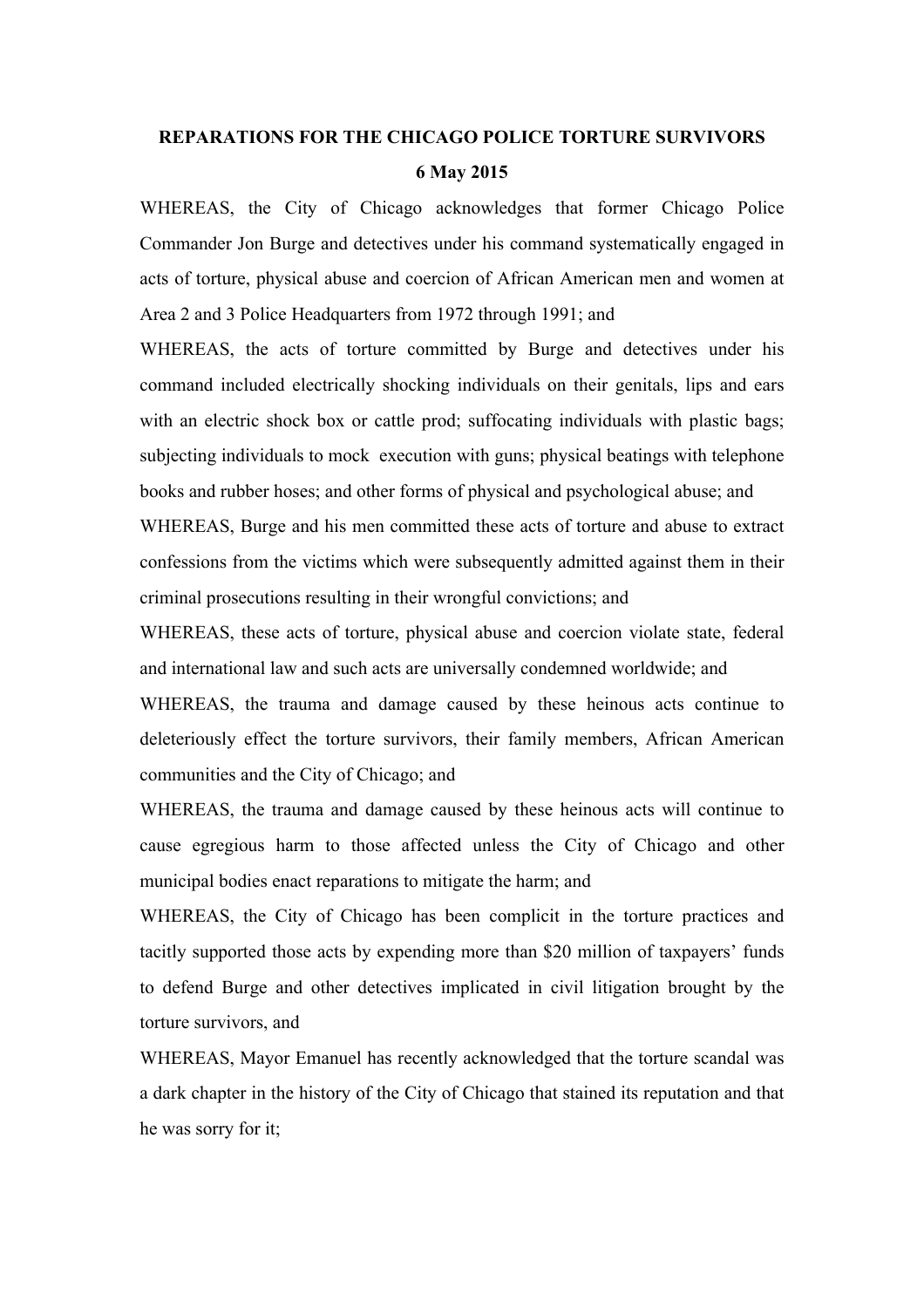WHEREAS, the City of Chicago must officially acknowledge the torture that occurred in the City and resolve to never allow such acts to go undeterred and unpunished ever again, now therefore,

## BE IT ORDAINED BY THE CITY COUNCIL OF CHICAGO AND THE MAYOR OF CHICAGO:

- Hereby issues a formal apology to the torture survivors, their family members, and other affected individuals and communities on behalf of the City of Chicago for the violations and harm incurred by these torture practices.
- Hereby creates a Chicago Police Torture Reparations Commission that is responsible for administering financial reparations to the torture survivors to compensate them for the torture they endured.
- Hereby creates a center on the south side of Chicago that will provide psychological counseling, health care services and vocational training to the torture survivors, their family members and others affected by law enforcement torture and abuse.
- Hereby provides that all torture survivors and their family members be allowed to enroll in City Colleges and receive their education and degree for free.
- Hereby calls on the Chicago Public School system to incorporate into its curriculum a history lesson about the Chicago Police torture cases and the struggles to hold those accountable and to seek reparations for the survivors and affected family members.
- Hereby calls on local law enforcement officials to provide evidentiary hearings to the torture survivors who remain behind bars who had their coerced confessions used against in their criminal proceedings resulting in their wrongful convictions, and moreover, supports the torture survivors' rights to have a full and fair opportunity to present evidence that demonstrates they were physically coerced into giving a confession.
- Hereby commits to supporting the creation of public memorials that memorialize the Chicago Police Torture survivors and the struggle for justice on their behalf.